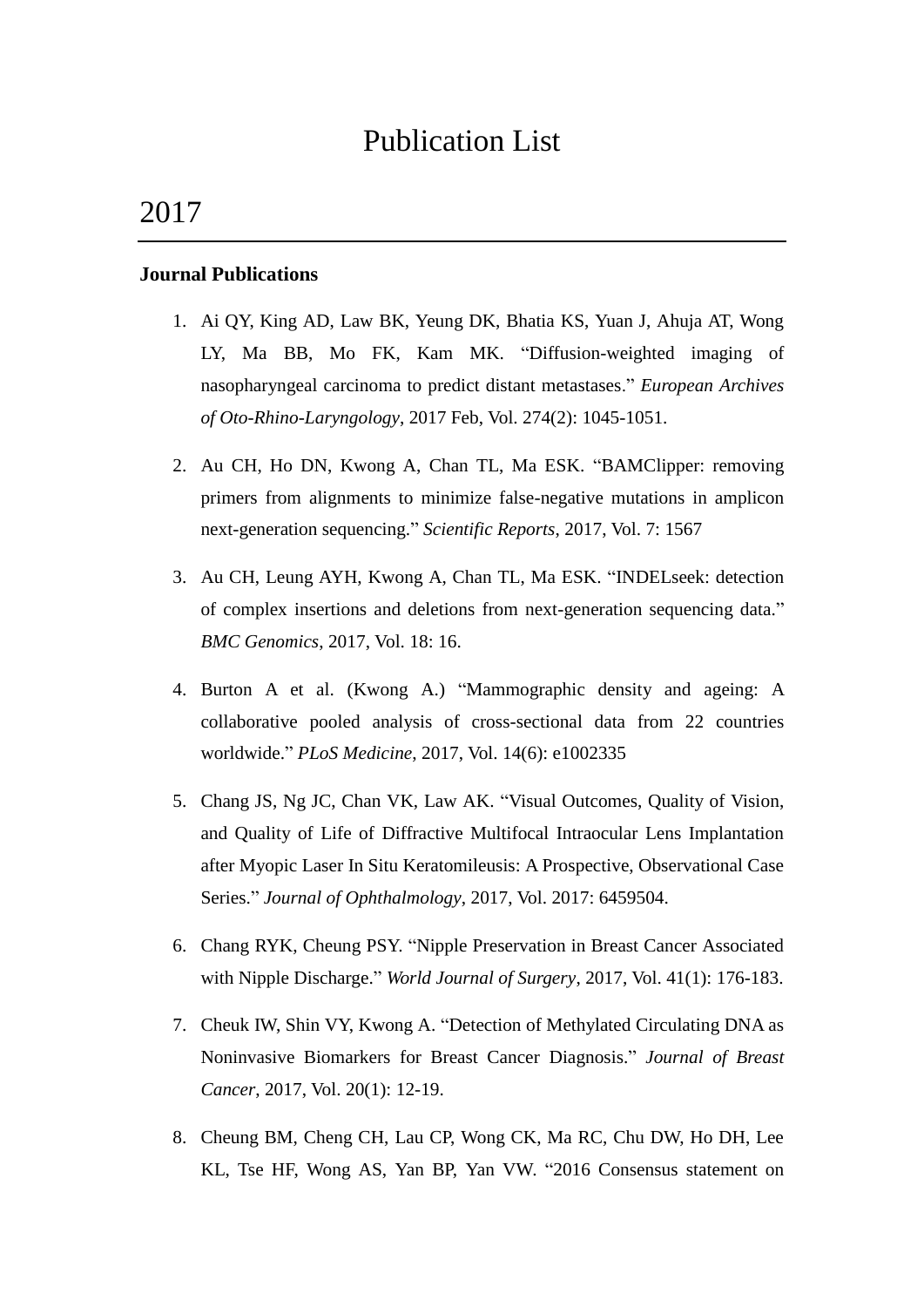prevention of atherosclerotic cardiovascular disease in the Hong Kong population." *Hong Kong Medical Journal*, 2017, Vol. 23(2): 191-201.

- 9. Cheung KKF, Ip WY, Lee V, Li CH, Yuen HL, Epstein JB. "Measuring Oral Mucositis of Pediatric Patients with Cancer: A Psychometric Evaluation of Chinese Version of the Oral Mucositis Daily Questionnaire." *Asia-Pacific Journal of Oncology Nursing*, 2017, Vol. 4(4): 330-335.
- 10. Dent E et al. (Leung E.) "The Asia-Pacific Clinical Practice Guidelines for the Management of Frailty." *The Journal of Post-Acute and Long-Term Care Medicine*, 2017, Vol. 18(7): 564-575.
- 11. Hansapinyo L, Cheng AC, Chan NC, Chan CK. "Optic Disc and Macular Imaging in Blind Eyes from Non-glaucomatous Optic Neuropathy: A Study with Spectral-domain Optical Coherence Tomography." *Neuroophthalmology*, 2017, Vol. 41(1): 1-6.
- 12. Iu LPL, Fan MCY, Chen IN, Lai JSM. "Predictability and stability of laser-assisted subepithelial keratectomy with mitomycin C for the correction of high myopia." *Medicine (Baltimore)*, 2017, Vol. 96(22): e7076.
- 13. Ka S, Lo G, Ai V, Au-Yeung P, Chan H. "The First Positron Emission Tomography-Magnetic Resonance Imaging in Hong Kong: Preliminary Experience." *Hong Kong Journal of Radiology*, 2017, Vol. 20: 84-9.
- 14. Kuchenbaecker KB et al. (Kwong A) "Evaluation of Polygenic Risk Scores for Breast and Ovarian Cancer Risk Prediction in BRCA1 and BRCA2 Mutation Carriers." *Journal of the National Cancer Institute*, 2017, Vol. 109(7): djw302.
- 15. Lau SK, Lo GC, Lam CS, Chow WN, Ngan AH, Wu AK, Tsang DN, Tse CW, Que TL, Tang BS, Woo PC. "In Vitro Activity of Posaconazole against Talaromyces marneffei by Broth Microdilution and Etest Methods and Comparison to Itraconazole, Voriconazole, and Anidulafungin." *Antimicrobial Agents and Chemotherapy*, 2017, Vol. 61(3): e01480-16.
- 16. Li YT, Cercueil JP, Yuan J, Chen W, Loffroy R, Wang YX. "Liver intravoxel incoherent motion (IVIM) magnetic resonance imaging: a comprehensive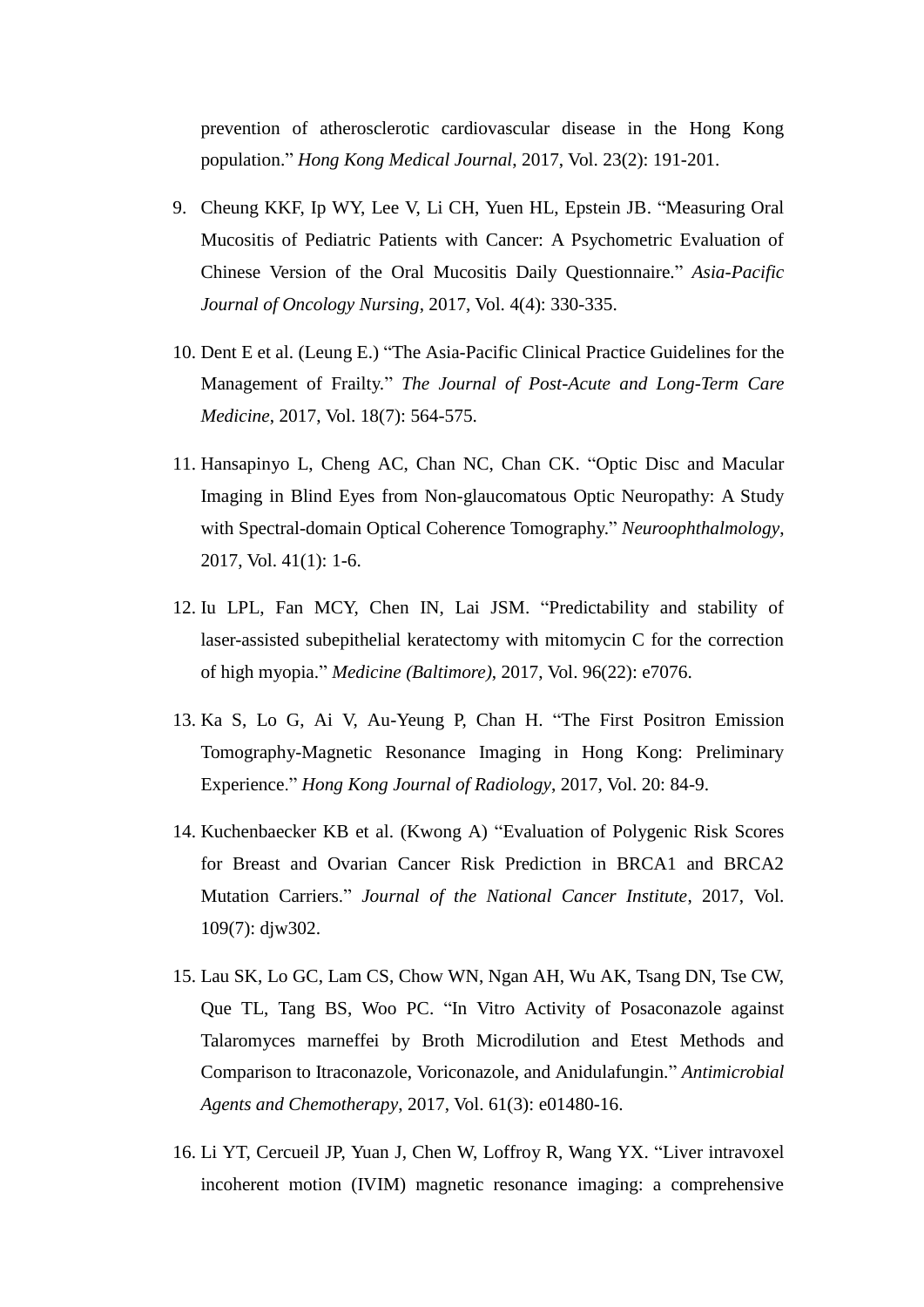review of published data on normal values and applications for fibrosis and tumor evaluation." *Quantitative Imaging in Medicine and Surgery*, 2017, Vol. 7(1): 59-78.

- 17. Loke AY, Chan ACO, Wong YT. "Facilitators and barriers to the acceptance of human papillomavirus (HPV) vaccination among adolescent girls: a comparison between mothers and their adolescent daughters in Hong Kong." *BMC Research Notes*, 2017, Vol. 10(1): 390.
- 18. Ma ESK, Wan TSK, Au CH, Ho DN, Ma SY, Ng MHL, Chan TL. "Next-generation sequencing and molecular cytogenetic characterization of ETV6-LYN fusion due to chromosomes 1, 8 and 12 rearrangement in acute myeloid leukemia." *Cancer Genetics*, 2017, Vol. 218-219: 15-19.
- 19. Man VCM, Cheung PSY. "Neoadjuvant chemotherapy increases rates of breast-conserving surgery in early operable breast cancer." *Hong Kong Medical Journal, 2017*, Vol. 23(3): 251-257.
- 20. Marcet MM, Lau IHW, Chow SSW. "Avoiding the Hughes flap in lower eyelid reconstruction." *Current Opinion in Ophthalmology*, 2017, Vol. 28(5): 493-498.
- 21. Meinel FG, Pugliese F, Schoepf UJ, Ebersberger U, Wichmann JL, Lo GG, Choe YH, Wang Y, Segreto S, Bamberg F, De Cecco CN. "Prognostic Value of Stress Dynamic Myocardial Perfusion CT in a Multicenter Population With Known or Suspected Coronary Artery Disease." *American Journal of Roentgenology*, 2017, Vol. 208: 761-769.
- 22. Meinel FG, Wichmann JL, Schoepf UJ, Pugliese F, Ebersberger U, Lo GG, Choe YH, Wang Y, Tesche C, Segreto S, Kunz WG, Thierfelder KM, Bamberg F, De Cecco CN. "Global quantification of left ventricular myocardial perfusion at dynamic CT imaging: Prognostic value." *Journal of Cardiovascular Computed Tomography*, 2017, Vol. 11(1): 16-24.
- 23. Michailidou K et al. (Chan TL, Ho DN, Kwong A, Ma ESK.) "Association analysis identifies 65 new breast cancer risk loci." *Nature*, 2017, Vol. 551(7678): 92-94.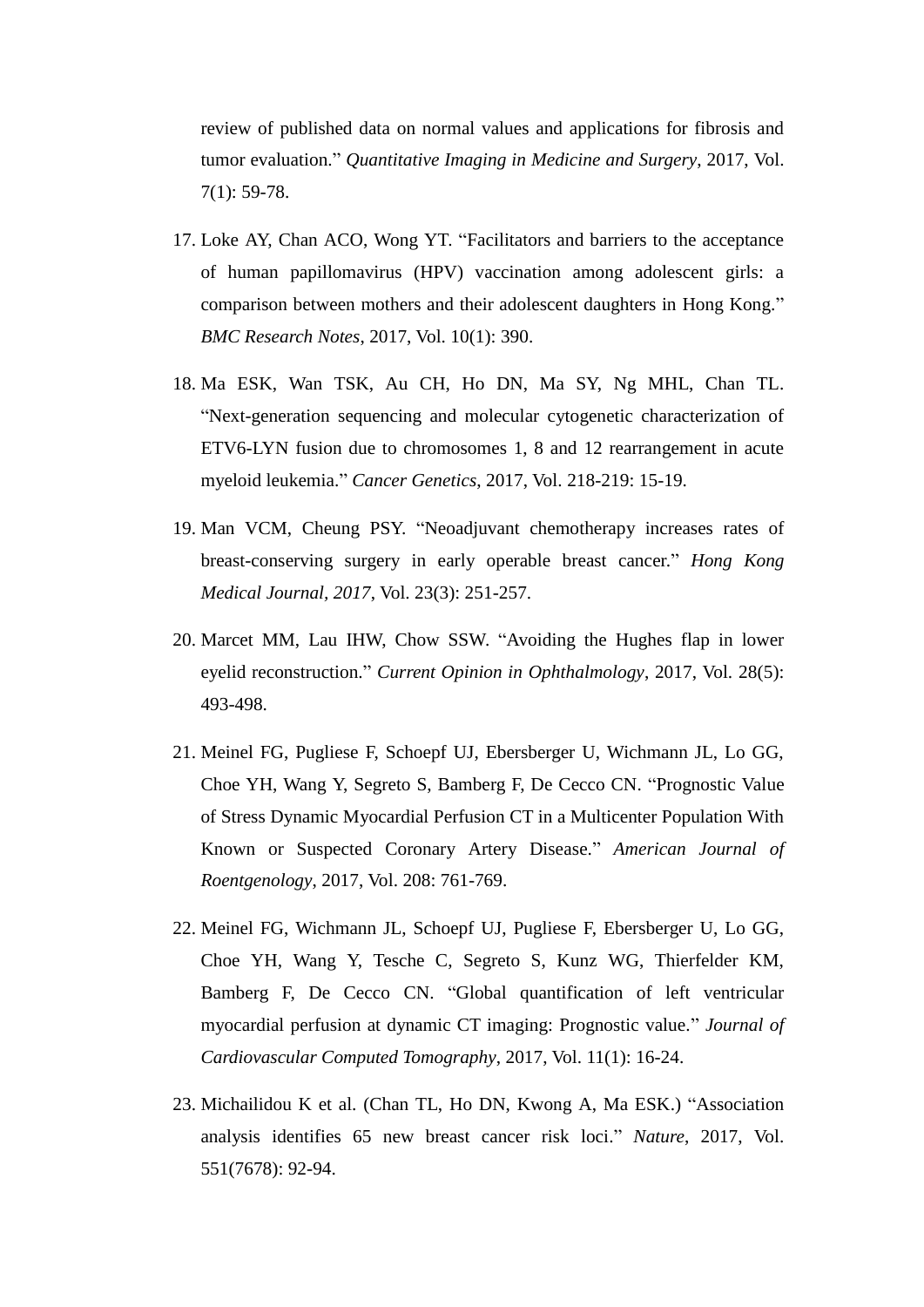- 24. Milne RL et al. (Kwong A.) "Identification of ten variants associated with risk of estrogen-receptor-negative breast cancer." *Nature Genetics*, 2017, Vol. 49(12): 1767-1778.
- 25. Ng KKC, Chok KSH, Chan ACY, Cheung TT, Wong TCL, Fung JYY, Yuen J, Poon RTP, Fan ST, Lo CM. "Randomized clinical trial of hepatic resection versus radiofrequency ablation for early-stage hepatocellular carcinoma." *The British Journal of Surgery*, 2017, Vol. 104(13): 1775-1784.
- 26. Phelan CM et al. (Kwong A.) "Identification of 12 new susceptibility loci for different histotypes of epithelial ovarian cancer." *Nature Genetics*, 2017, Vol. 49(5): 680-691.
- 27. Poon M, Holborn C, Cheng KF, Fung WWK, Chiu G. "Evaluation of deformed image-based dose calculations for adaptive radiotherapy of nasopharyngeal carcinoma." *Medical Dosimetry*, 2017, Vol. 42(4): 273-281.
- 28. Recto MT, Gabriel MT, Kulthanan K, Tantilipikorn P, Aw DC, Lee TH, Chwen CC, Mutusamy S, Hao NT, Quang VY, Canonica GW. "Selecting optimal second-generation antihistamines for allergic rhinitis and urticaria in Asia." *Clinical and Molecular Allergy*, 2017, Vol. 15: 19.
- 29. Ribassin-Majed L et al. (Chua DTT.) "What Is the Best Treatment of Locally Advanced Nasopharyngeal Carcinoma? An Individual Patient Data Network Meta-Analysis." *Journal of Clinical Oncology*, 2017, Vol. 35(5): 498-505.
- 30. Rotolo F et al. (Chua DT.) "Surrogate End Points for Overall Survival in Loco-Regionally Advanced Nasopharyngeal Carcinoma: An Individual Patient Data Meta-analysis." *Journal of the National Cancer Institute*, 2017, Vol. 109(4): djw239.
- 31. Smith C et al. (Chua D.) "Pre-emptive and therapeutic adoptive immunotherapy for nasopharyngeal carcinoma: Phenotype and effector function of T cells impact on clinical response." *OncoImmunology*, 2017, Vol. 6(2): e1273311.
- 32. Suen LKP, Cheng HL, Yeung SKW, Au-Yeung CH, Lee JCY, Ho KKY, Lau NMY, Ng CKF, Chan IWS. "Qualitative insights into the experiences of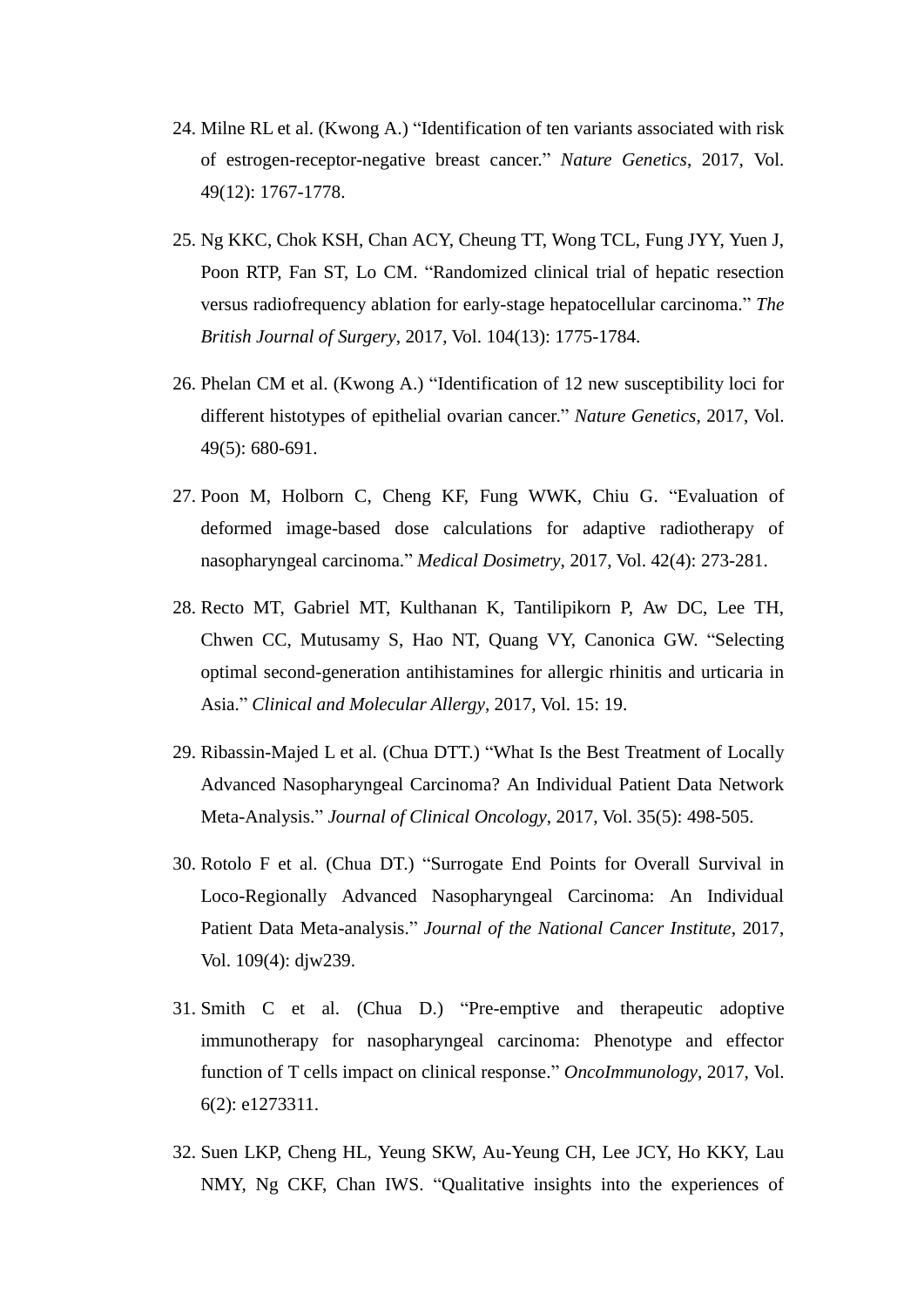living with moderate-to-severe lower urinary tract symptoms among community-dwelling ageing males." *PLoS One*, 2017, Vol. 12(10): e0187085

- 33. Tsang CC, Lau SY, Kwong SF, So ML, Law KY, Wong FY, Lee WC. "Reliability, construct and predictive validity of the Hong Kong Chinese Orebro Musculoskeletal Pain Screening Questionnaire." *Journal of Occupational Rehabilitation*, 2017, Vol. 27(4): 584-592.
- 34. Tsang SW, Collins M, Wong JT, Chiu G. "A dosimetric comparison of craniospinal irradiation using TomoDirect radiotherapy, TomoHelical radiotherapy and 3D conventional radiotherapy." *Journal of Radiotherapy in Practice*, 2017, VOl. 16(4): 391-402.
- 35. Wong CK, Choi EP, Chan SW, Tsu JH, Fan CW, Chu PS, Cheung FK, Ma WK, Mah ISF, Yip SK, Hou SS, So HS, Lam CK. "Use of the International Prostate Symptom Score (IPSS) in Chinese male patients with benign prostatic hyperplasia." *The Aging Male*, 2017, Vol. 20(4): 241-249.
- 36. Wong OL, Leung TW, Lo GG, Yuan J, Li WW, Noseworthy MD. "Intrasession and Intersession Repeatability of Diffusion Tensor Imaging in Healthy Human Liver." *Journal of Computer Assisted Tomography*, 2017, Vol. 41(4): 578-585.
- 37. Wong OL, Lo GG, Yuan J, Chung WK, Ho WHB, Noseworthy MD. "Evaluation and Minimization of the Pseudohepatic Anisotropy Artifact in Liver Intravoxel Incoherent Motion." *Journal of Computer Assisted Tomography*, 2017, Vol. 41(5): 679-687.
- 38. Wong OL, Yuan J, Yu SK, Cheung KY. "Image quality assessment of a 1.5T dedicated magnetic resonance-simulator for radiotherapy with a flexible radio frequency coil setting using the standard American College of Radiology magnetic resonance imaging phantom test." *Quantitative Imaging in Medicine and Surgery*, 2017, Vol. 7(2): 205-214.
- 39. Wu JC, Chan AO, Chan YW, Cheung GC, Cheung TK, Kwan AC, Leung VK, Mak AD, Sze WC, Wong R. "The current treatment landscape of irritable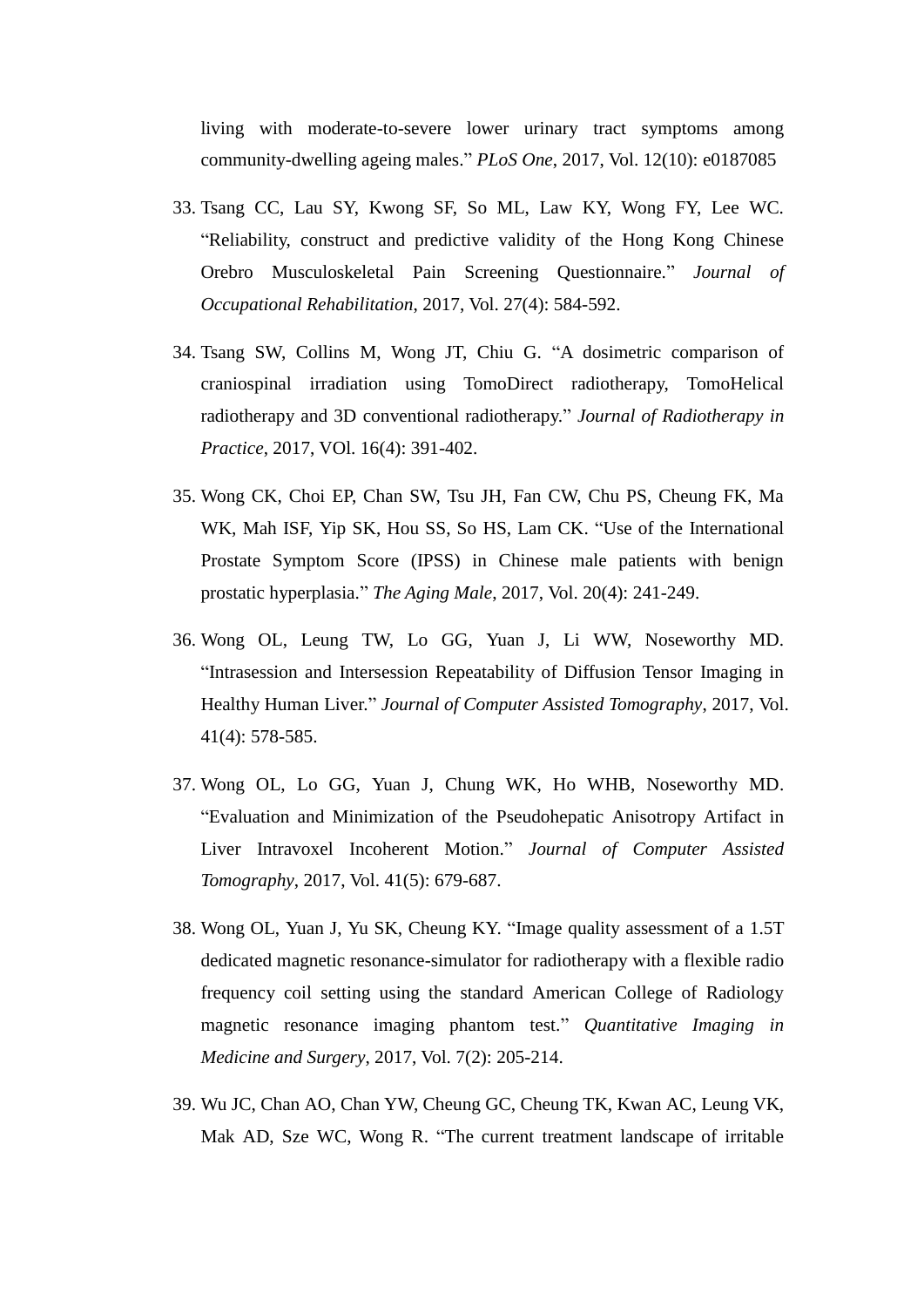bowel syndrome in adults in Hong Kong: consensus statements." *Hong Kong Medical Journal*, 2017, Vol. 23(6): 641-647.

- 40. Yang B, Wong WK, Geng H, Lam WW, Ho YW, Kwok WM, Cheung KY, Yu SK. "Filmless methods for quality assurance of Tomotherapy using ArcCHECK." *Medical Physics*, 2017, Vol. 44(1): 7-16.
- 41. Yu HH, Cheung PS, Leung RC, Leung TN, Kwan WH. "Current management of pregnancy-associated breast cancer." *Hong Kong Medical Journal*, 2017, Vol. 23(4): 387-394.
- 42. Yuen CY, Au WL, Chan WL, Yiu YT, Law YY, Wong TL. "Dosimetric comparison of simultaneous integrated boost versus concomitant electron boost in radiotherapy treatment of breast cancer." *Journal of Radiotherapy in Practice*, 2017, Vol. 16(3): 334-341.

### **Case Report**

- 43. Chang JSM, Law AKP, Ng JCM, Cheng MSY. "Femtosecond Laser in situ Keratomileusis Flap Creation in Narrow Palpebral Fissure Eyes without Suction." *Case Reports in Ophthalmology*, 2017 May-Aug, Vol.8(2):341-318
- 44. Wong CK, Chan PH, Lam CC, Kwok OH, Lam YY, Siu CW. "WATCHMAN device-related thrombus successfully treated with apixaban: A case report." *Medicine (Baltimore)*, 2017, Vol. 96(47): e8693.

#### **Commentary**

- 45. Lee TH, Ho HK, Leung TF. "Can Hong Kong take advantage of recent advances in allergy prevention?" *Hong Kong Medical Journal*, 2017, Vol.23 (5): 539-540.
- 46. Lee TH, Wu YY, Chan JKC, Ho HK, Li PH, Da Rosa Duque JS, Hong Kong Institute of Allergy. "Immunoglobulin G (IgG) testing in the diagnosis of food allergy and intolerance." *Hong Kong Medical Journal*, 2017, Vol. 23(4): 419-420.

#### **Editorial Paper**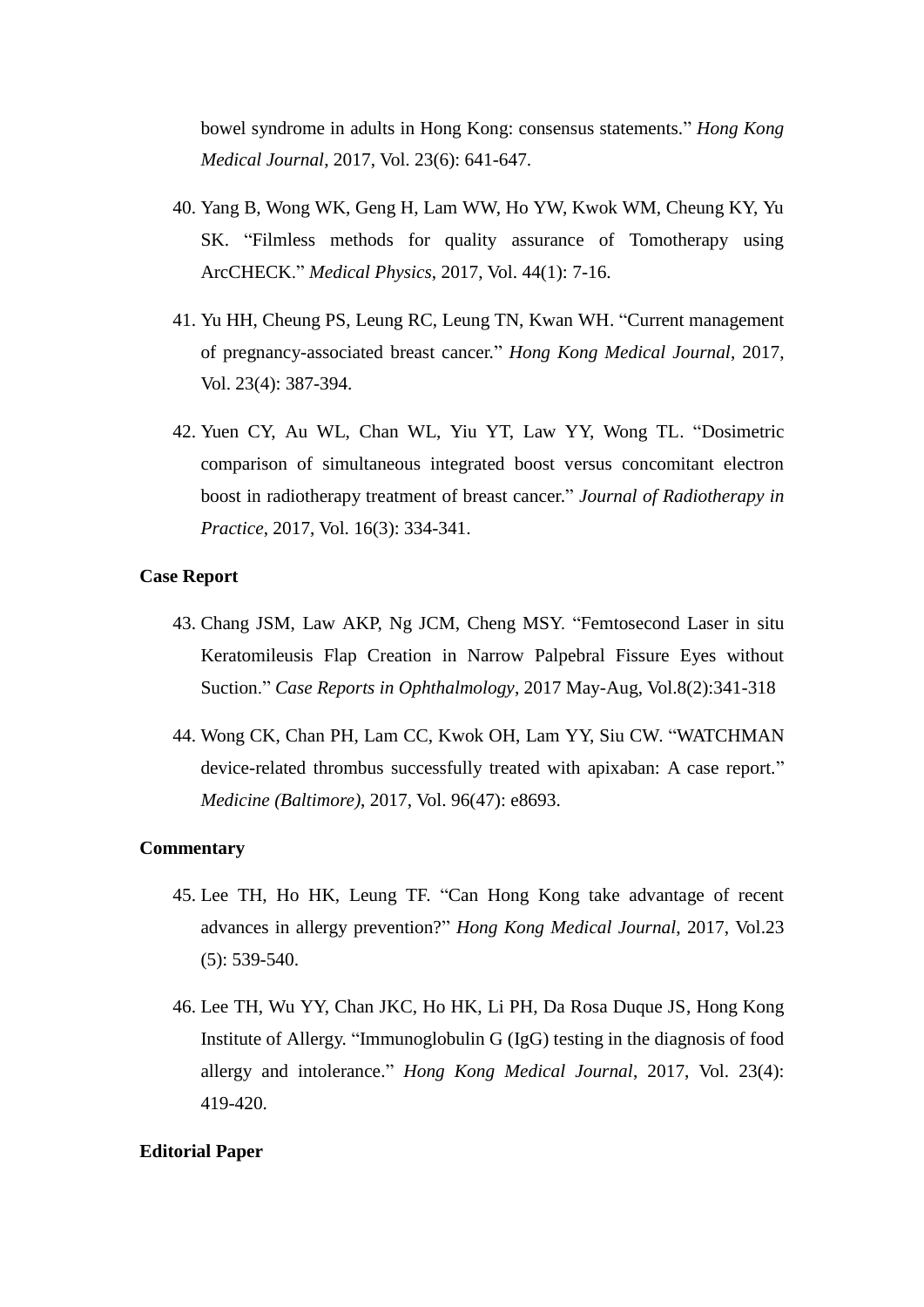47. Cheung KY. "Systems medicine for the delivery of better healthcare Services-International Union for Physical and Engineering Sciences (IUPESM) perspective." *Health and Technology*, 2017, Vol. 7(1): 9-10.

## **Review Article**

- 48. Chen LK et al. (Leung EM.) "Looking back to move forward: a twenty-year audit of herpes zoster in Asia-Pacific." *BMC Infectious Diseases*, 2017, Vol. 17: 213.
- 49. Koh A, Lanzetta P, Lee WK, Lai CC, Chan WM, Yang CM, Cheung CMG. "Recommended Guidelines for Use of Intravitreal Aflibercept With a Treat-and-Extend Regimen for the Management of Neovascular Age-Related Macular Degeneration in the Asia-Pacific Region: Report From a Consensus Panel." *Asia-Pacific Journal of Ophthalmology*, 2017, Vol. 6(3): 296-302.
- 50. Lee TH, Ho HK, Leung TF. "Genetically modified foods and allergy." *Hong Kong Medical Journal*, 2017, Vol. 23(3): 291-5.

### **Book Chapter**

51. Ma ESK. "Recurrent Cytogenetic Abnormalities in Non-Hodgkin's Lymphoma and Chronic Lymphocytic Leukemia." In *Cancer Cytogenetics – Methods and Protocols*, pages 279-283, in Vol. 1541 of *Methods in Molecular Biology* Series.

### **Guideline**

52. Iwashita Y et al. (Chan ACW.) "Delphi consensus on bile duct injuries during laparoscopic cholecystectomy: an evolutionary cul-de-sac or the birth pangs of a new technical framework?" *Journal of Hepato-Biliary-Pancreatic Sciences*, 2017, Vol. 24(11): 591-602.

# **Oral & Poster Presentations**

The 26<sup>th</sup> Conference of the Asian Pacific Association for the Study of the Liver (APASL) Annual Meeting, 2017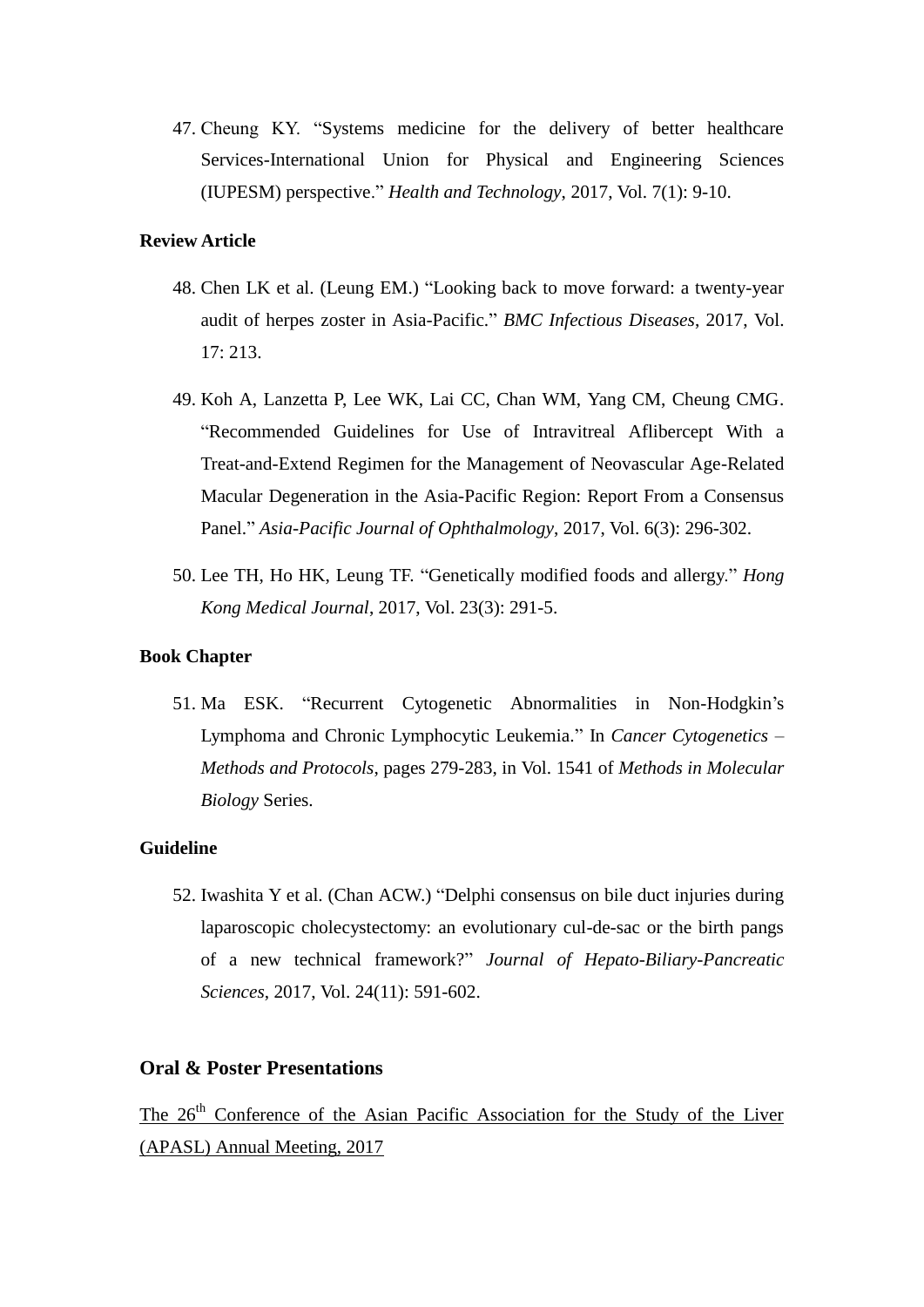### Oral Presentation

53. Chen SR, Cheung W, Cheng KC, Leung YL, Wong KN, Wong YH, Ho CL. "Significance of 11C-Acetate PET/CT in Evaluation of Liver Metastasis from Recurrent Gastrointestinal Stromal Tumors on Concurrent Imatinib (Glivec) Treatment." *The 26th Conference of the APASL Annual Meeting*, Shanghai, China, 15-19 February 2017; also appeared in *Hepatology International*, 2017, Vol. 11(Suppl 1): S64.

### Poster Presentation

54. Cheung W, Chen SR, Chan WK, Ho CL. "Hepatic epithelioid angiomyolipoma: a rare tumor shown up in 11C-acetate PET/CT." *The 26th Conference of the APASL Annual Meeting*, Shanghai, China, 15-19 February 2017; also appeared in *Hepatology International*, 2017, Vol. 11(Suppl 1): S542.

## European Society for Radiotherapy & Oncology (ESTRO 36), 2017

- 55. Cheng KF, Fok PH, Yuan J, Wong OL, Chiu G. "Analysis of diaphragm motion at various levels of abdominal compression by dynamic MRI." *ESTRO 36*, Vienna, Austria, 5-9 May 2017; also appeared in *Radiotherapy and Oncology*, 2017, Vol. 123(Supp. 1): S38.
- 56. Fok PH, Fung WK, Ho CHP, Chiu G. "Assessment of Atlas based auto-segmentation in Breast Contouring." *ESTRO 36*, Vienna, Austria, 5-9 May 2017; also appeared in *Radiotherapy and Oncology*, 2017, Vol. 123(Supp. 1): S136.
- 57. Fung WWK, Man SY, Yuan J, Fung LH, Luk WP, Chiu G. "Optimizing sequences for MRI-guided radiotherapy in cranial and head and neck regions." *ESTRO 36*, Vienna, Austria, 5-9 May 2017; also appeared in *Radiotherapy and Oncology*, 2017, Vol. 123(Supp. 1): S83.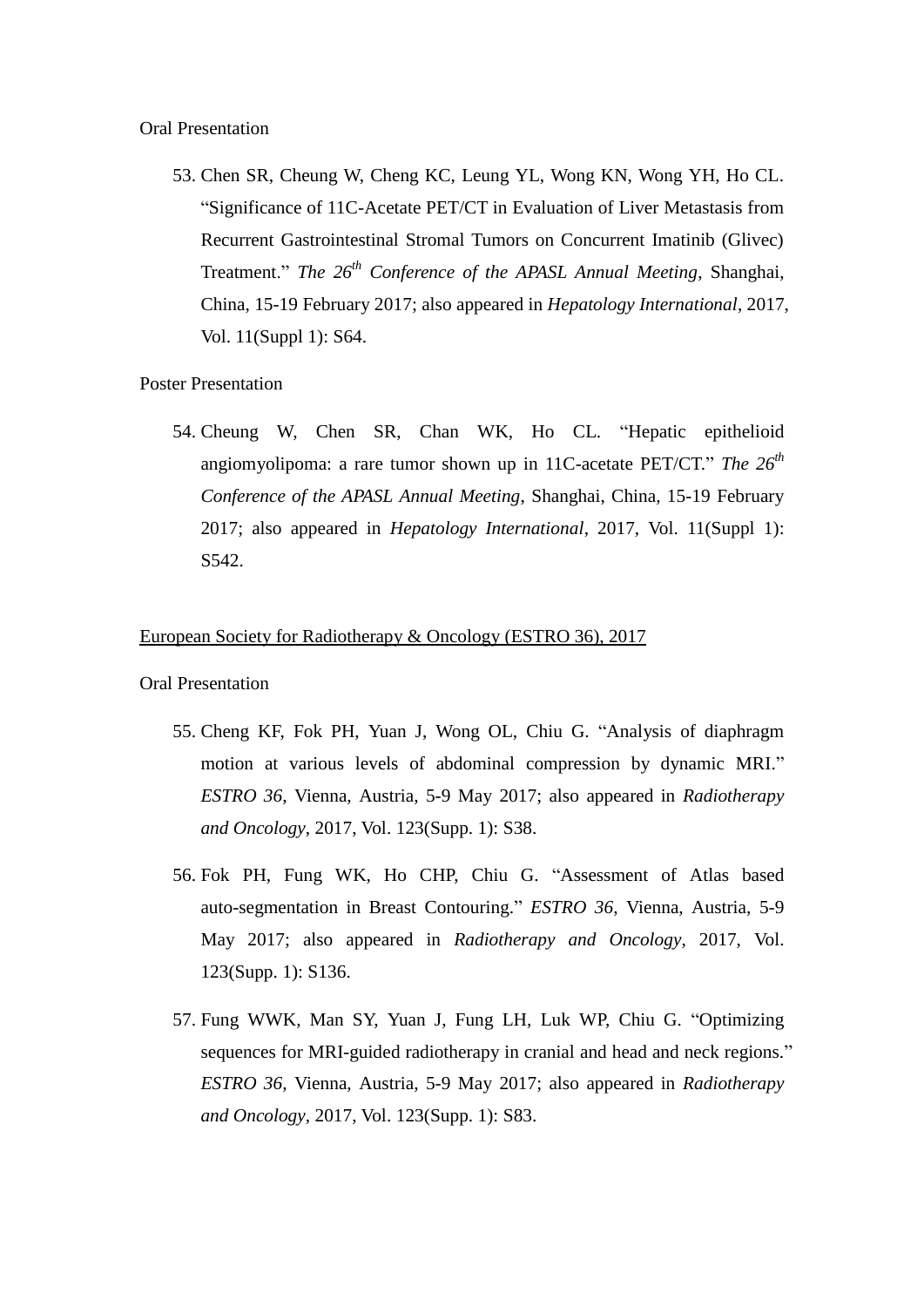58. Ng SY, Fung WK, Ku KM, Wong OL, Chiu G. "Effect of cardiac motion on displacement of LAD artery in gated left breast treatment using MRI." *ESTRO 36*, Vienna, Austria, 5-9 May 2017; also appeared in *Radiotherapy and Oncology*, 2017, Vol. 123(Supp. 1): S240.

Poster Presentation

- 59. Chan KC, Lee WY, Chiu G. "A process and human factors engineering paradigm for radiation oncology." *ESTRO 36*, Vienna, Austria, 5-9 May 2017; also appeared in *Radiotherapy and Oncology*, 2017, Vol. 123(Supp. 1): S1016-S1017.
- 60. Chiu TL, Yang B, Geng H, Lam WW, Kong CW, Cheung KY, Yu SK. "Source dwell time and transit time measurement for a HDR afterloading unit." *ESTRO 36*, Vienna, Austria, 5-9 May 2017; also appeared in *Radiotherapy and Oncology*, 2017, Vol. 123(Supp. 1): S95-S96.
- 61. Kong CW, Geng H, Ho YW, Lam WW, Cheung KY, Yu SK. "Quantitative study on position margin in Intraluminal Brachytherapy Planning for lung treatment." *ESTRO 36*, Vienna, Austria, 5-9 May 2017; also appeared in *Radiotherapy and Oncology*, 2017, Vol. 123(Supp. 1): S94.
- 62. Wong OL, Yuan J, Yu SK, Cheung KY. "Phantom image quality evaluation under 3 coil settings for abdominal MR-simulation at 1.5T." *ESTRO 36*, Vienna, Austria, 5-9 May 2017; also appeared in *Radiotherapy and Oncology*, 2017, Vol. 123(Supp. 1): S946-S947.
- 63. Yang B, Chiu TL, Cheung CW, Geng H, Lam WW, Cheung KY, Yu SK. "QA test of MLC speed using a fluorescent screen-CCD based dosimetry system." *ESTRO 36*, Vienna, Austria, 5-9 May 2017; also appeared in *Radiotherapy and Oncology*, 2017, Vol. 123(Supp. 1): S503-S504.
- 64. Yuan J, Wong OL, Yu SK, Cheung KY. "Inter-observer agreement of ACR MRI phantom Test on a 1.5T MR-simulator with Flexible Coil setting." *ESTRO 36*, Vienna, Austria, 5-9 May 2017; also appeared in *Radiotherapy and Oncology*, 2017, Vol. 123(Supp. 1): S945.
- 65. Zhou YH, Fung WWK, Yuan J, Wong OL, Chiu G, Cheng KF, Cheung KY, Yu SK. "Setup uncertainty in head and neck assessed by a 1.5T MR-sim with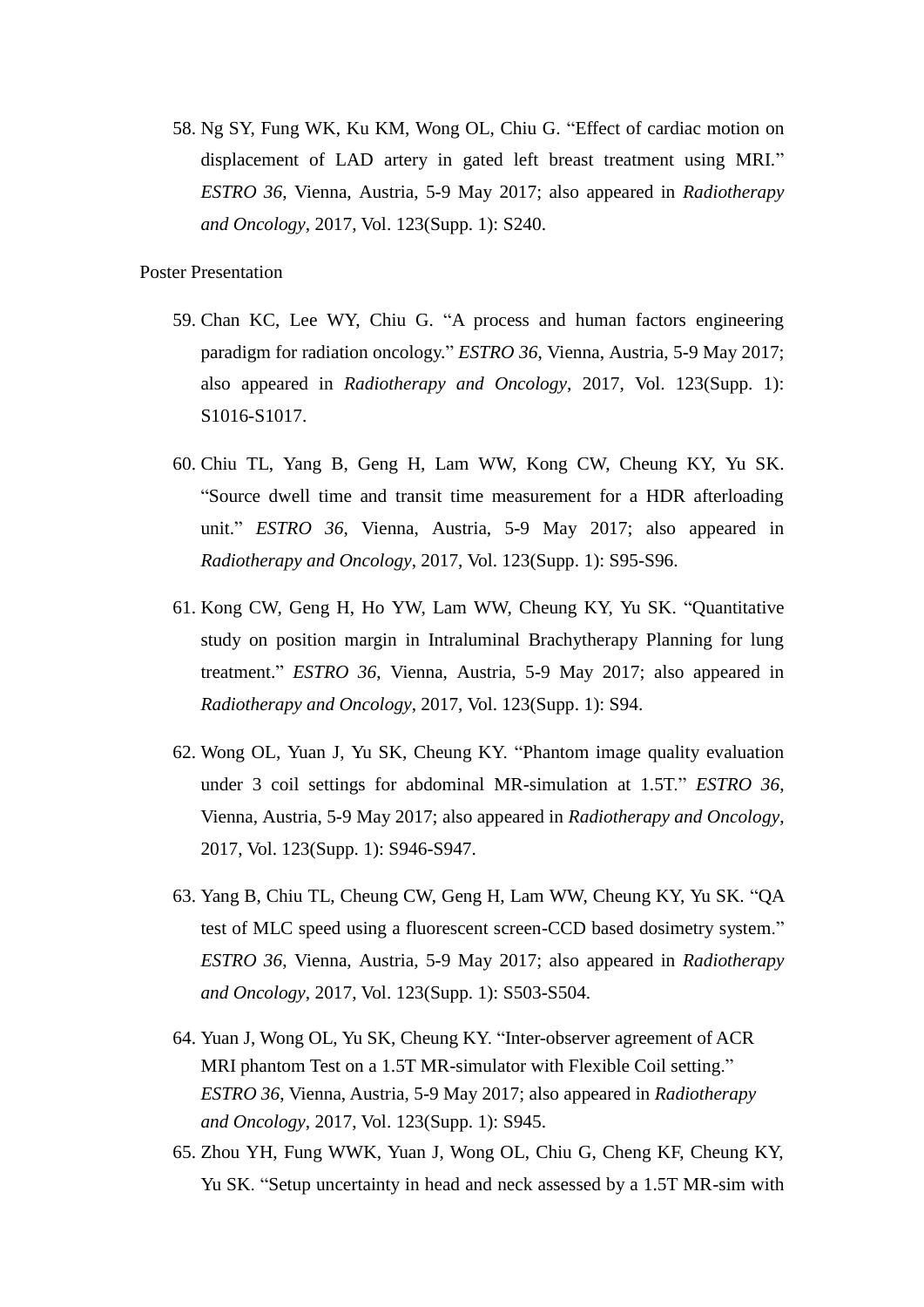thermoplastic mask immobilization." *ESTRO 36*, Vienna, Austria, 5-9 May 2017; also appeared in *Radiotherapy and Oncology*, 2017, Vol. 123(Supp. 1): S895-S896.

# International Society for Magnetic Resonance in Medicine (ISMRM) 25<sup>th</sup> Annual Meeting & Exhibition

Oral Presentation

66. Wong OL, Yuan J, Zhou YH, Yu SK, Cheung KY. "Geometric distortion due to B0 inhomogeneity in liver MR imaging under inhalation and exhalation breath-hold." *25th ISMRM Annual Meeting & Exhibition*, Honolulu, HI, USA, 22-27 April 2017.

Poster Presentation

- 67. Lee R, Lo GG, Chan KF. "To quantitatively investigate the contrast ratio of prostate cancer of computed high diffusion-weighted imaging (DWI) from DWIs acquired from lower b-values and correlation to tumour aggressiveness." *25th ISMRM Annual Meeting & Exhibition*, Honolulu, HI, USA, 22-27 April 2017.
- 68. Law MWK, Yuan J, Wong OL, Yu SK. "Comprehensive analysis of MR geometric distortion of multiple pulses sequence for radiotherapy applications." *25th ISMRM Annual Meeting & Exhibition*, Honolulu, HI, USA, 22-27 April 2017.
- 69. Law MWK, Yuan J, Wong OL, Yu SK. "Longitudinal Monitoring of MRI Image Distortion of a dedicated MR-Simulator for Radiotherapy over a 6-month Period." *25th ISMRM Annual Meeting & Exhibition*, Honolulu, HI, USA, 22-27 April 2017.
- 70. Wong OL, Lo GG, Yuan J, Chan HHL, Wong TT, Cheung PSY. "Is ADC heterogeneity helpful in characterizing ductal carcinoma in situ (DCIS) at 3.0T breast MRI" *25th ISMRM Annual Meeting & Exhibition*, Honolulu, HI, USA, 22-27 April 2017.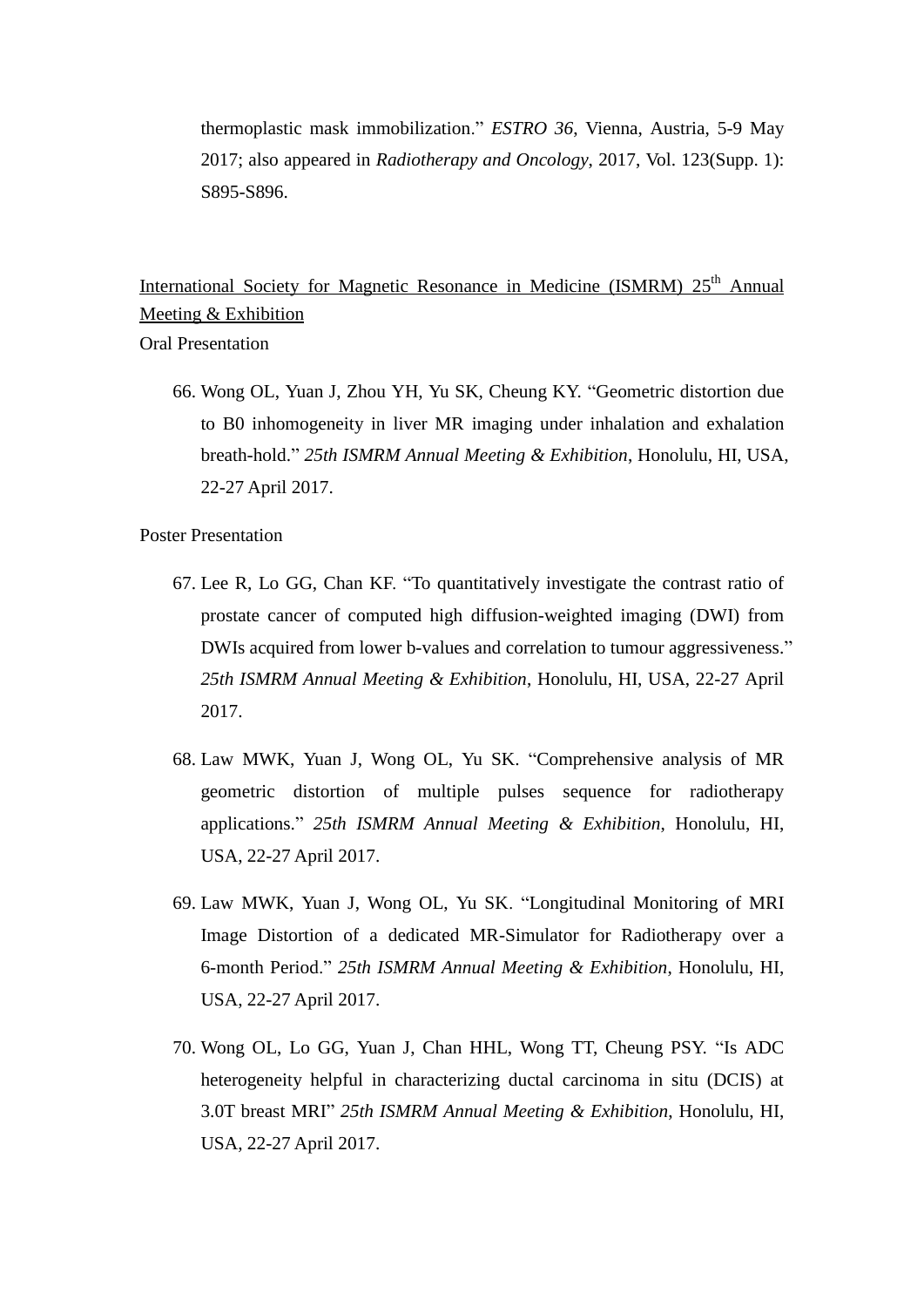- 71. Yuan J, Zhou YH, Wong OL, Fung WWK, Chiu G, Cheung KY, Yu SK. "Positional variation of parotid glands in the treatment position of head and neck radiotherapy with immobilization: a pilot study on health volunteers using high spatial resolution 3D MRI at 1.5T." *25th ISMRM Annual Meeting & Exhibition*, Honolulu, HI, USA, 22-27 April 2017.
- 72. Zhou YH, Wong OL, Yuan J, Chiu G, Cheung KY, Yu SK. "A Novel Retrospective Sorting Strategy Utilizing both Respiratory Profile and Internal Surrogate Position for Generating Free-Breathing Abdominal 4D-MRI." *25th ISMRM Annual Meeting & Exhibition*, Honolulu, HI, USA, 22-27 April 2017.
- 73. Zhou YH, Yuan J, Wong OL, Fung WWK, Chiu G, Cheung KY, Yu SK. "Accelerating 3D Head-and-Neck MR Imaging Using Compressed Sensing with Structure-Guided Total Variation for MR-Guided Multi-Fractional Radiotherapy." *25th ISMRM Annual Meeting & Exhibition*, Honolulu, HI, USA, 22-27 April 2017.

# The 56<sup>th</sup> Annual Conference of the Particle Therapy Co-operative Group (PTCOG 56), 2017

Poster Presentation

- 74. Yang B, Geng H, Chiu TL, Lam WW, Lee MH, Cheung KY, Yu SK. "Application of Syngo.via Rho/Z Function in Stopping Power Calibration for Proton Therapy Treatment Planning." *PTCOG 56*, Yokohama, Japan, 11-13 May 2017.
- 75. Lam WW, Geng H, Kong CW, Ho YW, Wong WKR, Yang B, Chiu TL, Lee TY, Cheung KY, Yu SK. "Dosimetric and radiobiological benefits on organs-at-risk for intensity modulated proton therapy as compared with helical tomotherapy for nasopharyngeal carcinoma." *PTCOG 56*, Yokohama, Japan, 11-13 May 2017.

Society of Nuclear Medicine and Molecular Imaging (SNMMI) 2017 Annual Meeting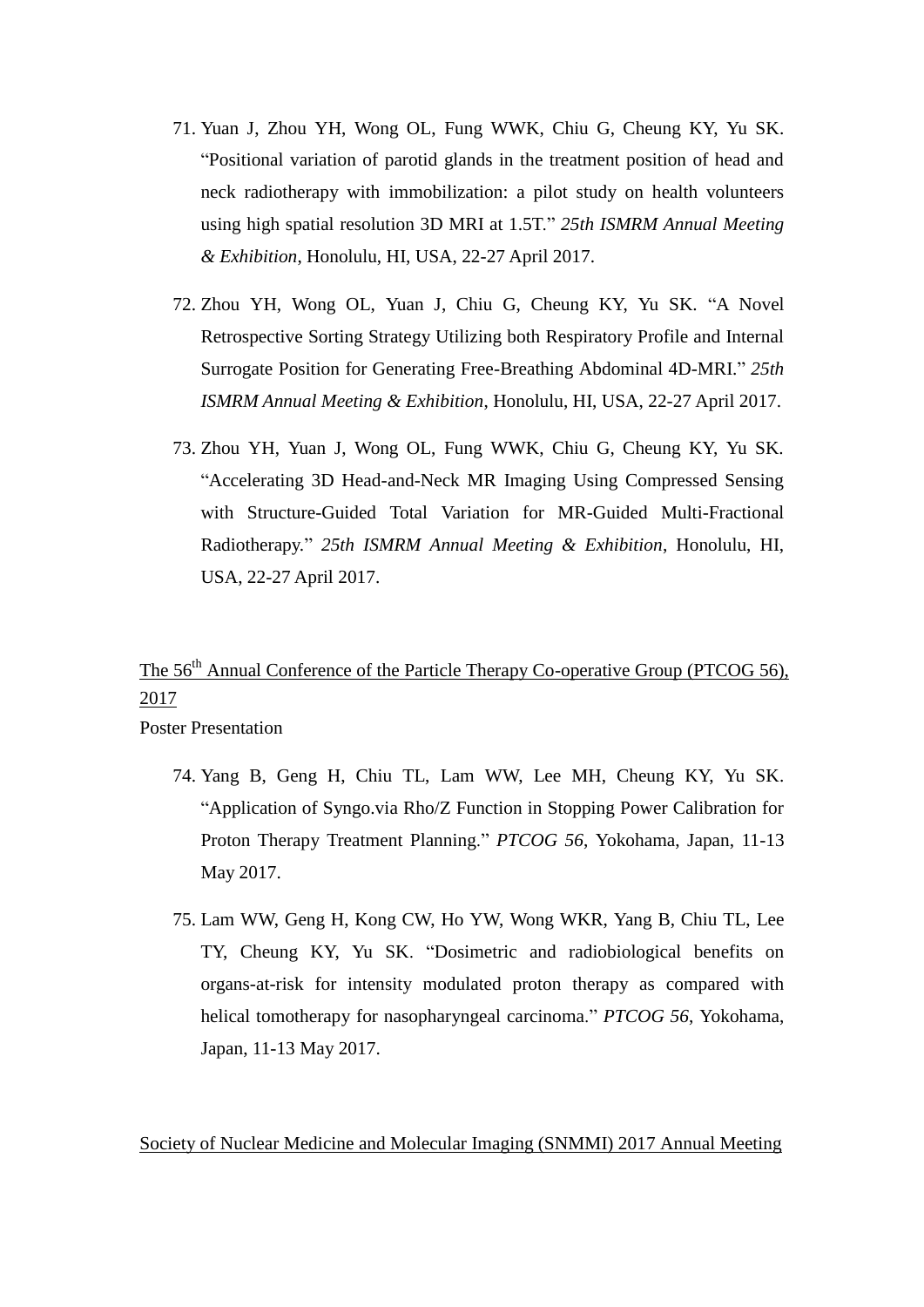- 76. Chen SR, Cheung W, Cheng K, Leung YL, Wong KN, Wong YH, Ho CL. "Incremental value of 11C-acetate over 68Ga-PSMA PET/CT for diagnosis of primary prostate cancer patients with low-risk clinical factors." *SNMMI 2017 Annual Meeting,* Denver, Colorado, June 10-14, 2017; also appeared in *The Journal of Nuclear Medicine*, Vol. 58 (suppl. 1): 543.
- 77. Chen SR, Leung YL, Cheng K, Wong KN, Cheung W, Wong YH, Ho CL. "11C-acetate PET/CT for early detection of HCC originating from the caudate lobe with negative or indeterminate CT/MRI findings." *SNMMI 2017 Annual Meeting,* Denver, Colorado, June 10-14, 2017; also appeared in *The Journal of Nuclear Medicine*, Vol. 58 (suppl. 1): 426.
- 78. Tsoi TT, Chen SR, Cheung W, Ho CL. "Comparative study between Ga68-PSMA-HBED-CC and C11-Acetate PET/CT for staging evaluation of prostate carcinoma before prostatectomy." *SNMMI 2017 Annual Meeting,*  Denver, Colorado, June 10-14, 2017; also appeared in *The Journal of Nuclear Medicine*, Vol. 58 (suppl. 1): 542.

# European Congress of Radiology (ECR) 2017

Poster Presentation

79. Cheung CW, Yang B, Kong CW, Cheung KY, Yu SK. "Joint Bilateral Filtering for Dual Energy Computed Tomography – A phantom study." *ECR 2017*, Vienna, Austria, March 1-5, 2017

# Highlights of American Society of Hematology Annual Meeting (Asia-Pacific), 2017

# Abstract

80. Au CH, Ho DN, Chan TL, Ma ESK. "Comprehensive Molecular Profiling of Myeloid Neoplasms by Next-Generation Sequencing." *Highlights of American Society of Hematology Annual Meeting (Asia-Pacific)*, Hong Kong, 11-12 March 2017

### Global Breast Cancer Conference (GBCC), 2017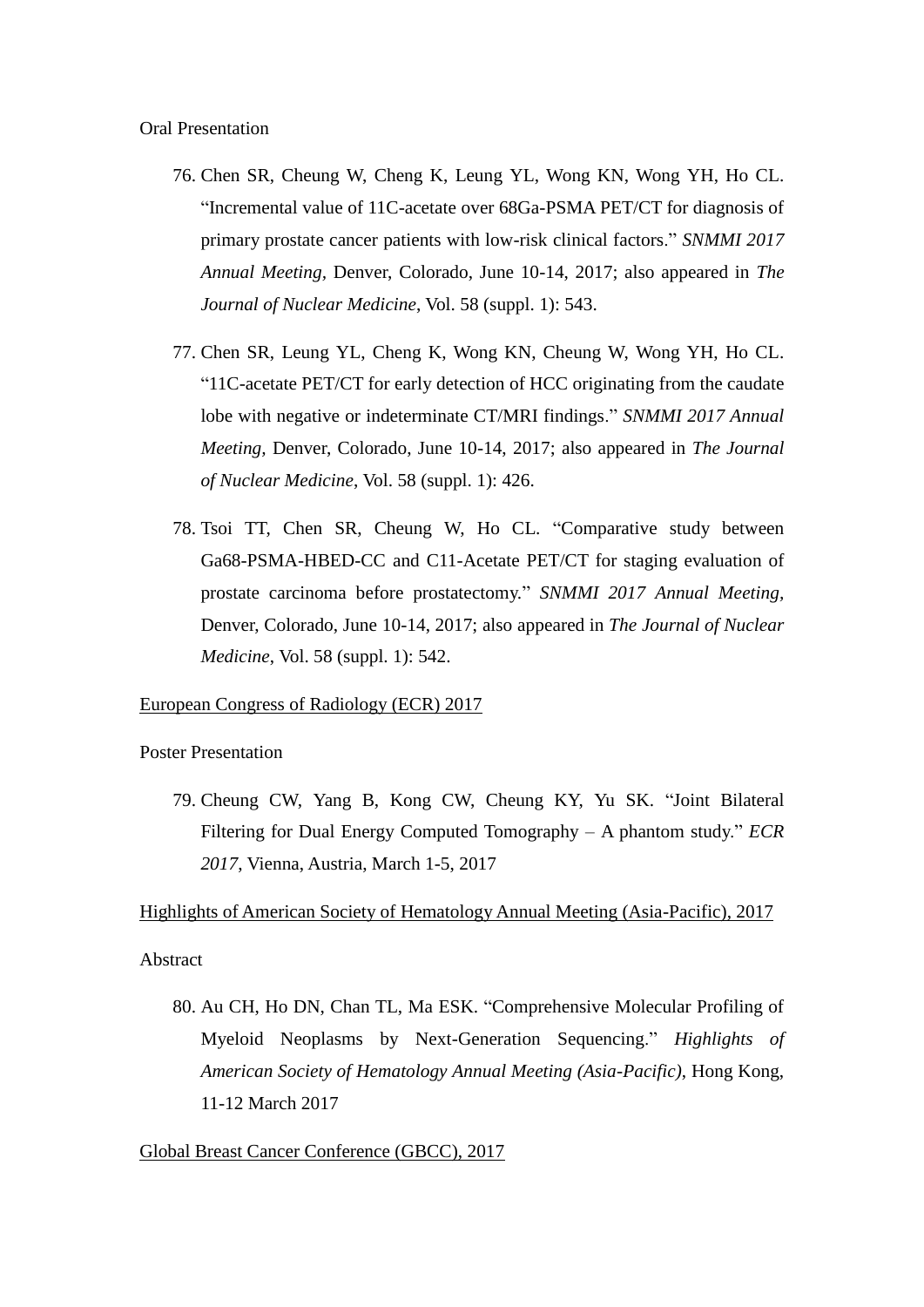- 81. Chiu J, Leung R, Shin V, Au CH, Wong L, Chan TL, Lo J, Ma ESK, Kwong A. "A pilot study of molecular-guided Neoadjuvant Chemotherapy (NAC) in patients with Triple Negative Breast Cancer (TNBC)." *GBCC 2017*, Jeju Island, Korea, 20-22 April, 2017
- 82. Au CH, Ho DN, Ho CYS, Chan TL, Ma ESK, Kwong A. "Comprehensive in silico validation of gene panel next-generation sequencing with supercomputer." *GBCC 2017*, Jeju Island, Korea, 20-22 April, 2017

 $5<sup>th</sup> MR$  in RT Symposium 2017

- 83. Cheng KF, Fok PH, Chiu G. "Assessment of intrafraction motion in pelvic region by MRI." *5 th MR in RT Symposium*, Sydney, Australia, 20-23 June 2017.
- 84. Fung WK, Li CH, Fung LH, Luk WP, Chiu G. "Contouring variability of the organs at risk in head region using contrast T1-weighted MR images." *5 th MR in RT Symposium*, Sydney, Australia, 20-23 June 2017.

The Royal College of Pathologists of Australasia (RCPA) Pathology Update 2017

85. Lam HY, Wong THC, Wong ATC, Siu GKH, Yam WC, Tang BSF. "Development of an in-house real-time pcr to monitor the prevalence of macrolide-resistant Mycoplasma pneumonia in Hong Kong." *RCPA Pathology Update 2017*, Sydney, Australia, 24-26 Feb 2017; also appeared in *Pathology*, 2017, Vol. 49(S1), S116.

 $27<sup>th</sup>$  European Congress of Clinical Microbiology and Infectious Diseases (ECCMID), 2017

86. Lam HY, Chan JFW, Lai CKC, Tang BSF. "Evaluation of the FilmArray meningitis/encephalitis (ME) panel for the diagnosis of CNS infection with a negative CSF Gram-staining result." *27th ECCMID*, Vienna, Austria, 22-25 April 2017.

Annual Congress of the European Association of Nuclear Medicine (EANM), 2017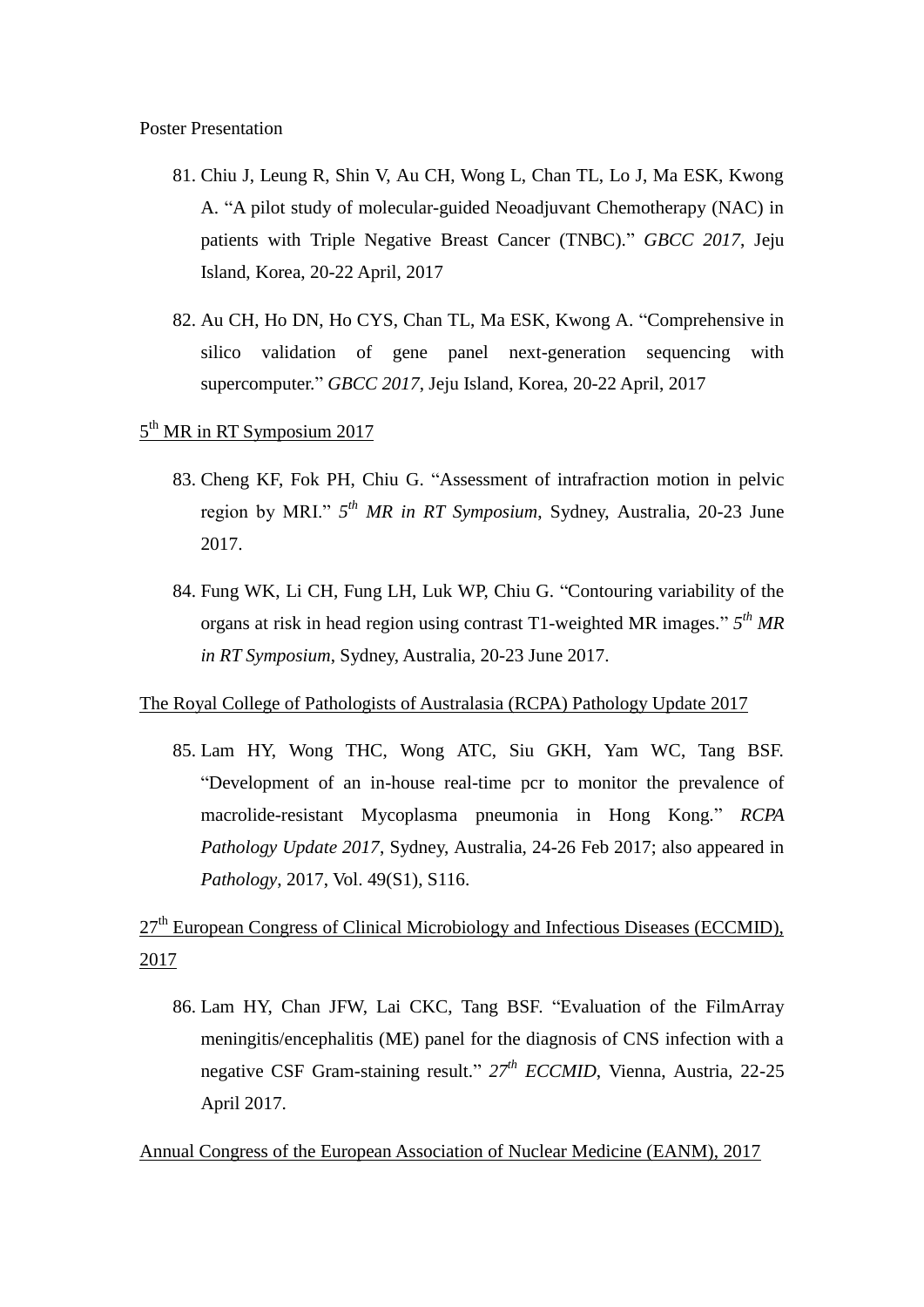- 87. Chen SR, Cheung W, Cheng KC, Leung YL, Wong KN, Wong C, Ho CL. "Significance of 11C-acetate PET/CT in the evaluation of post-treatment recurrence for Gastrointestinal Stromal Tumor." *Annual Congress of the European Association of Nuclear Medicine*, 2017, Vienna, Austria, 21-25 October 2017; also appeared in *European Journal of Nuclear Medicine and Molecular Imaging*, 2017, Vol. 44(Suppl 2): S679.
- 88. Cheung MK, Ng N, Liu K, Ho CL. "A Modified Procedure for the Synthesis of a Potential Tau Imaging Agent 11C-PBB3." *Annual Congress of the European Association of Nuclear Medicine*, 2017, Vienna, Austria, 21-25 October 2017; also appeared in *European Journal of Nuclear Medicine and Molecular Imaging*, 2017, Vol. 44(Suppl 2): S518.
- 89. Cheung MK, Ng N, Liu K, Ho CL. "A Modified Procedure for the Synthesis of a Potential Tau Imaging Agent 18F-T807 Employing a Neutral Mobile Phase Containing Acetonitrile and a Buffer for Semi-preparative HPLC Purification." *Annual Congress of the European Association of Nuclear Medicine*, 2017, Vienna, Austria, 21-25 October 2017; also appeared in *European Journal of Nuclear Medicine and Molecular Imaging*, 2017, Vol. 44(Suppl 2): S517.

# The 103<sup>th</sup> Scientific Assembly and Annual Meeting of the Radiological Society of North America (RSNA), 2017

Poster Presentation

90. Tsoi TT, Chen SR, Cheung W, Ho CL. "Incremental diagnostic value of Ga-68-PSMA-HBED-CC PET imaging over Transrectal ultrasound-guided prostate biopsy for prostate carcinoma." *the RSNA 103th Scientific Assembly and Annual Meeting*, 2017, McCormick Place, Chicago, Illinois, 26 November – 1 December 2017.

The  $59<sup>th</sup>$  Annual Meeting & Exhibition of the American Association of Physicists in Medicine (AAPM), 2017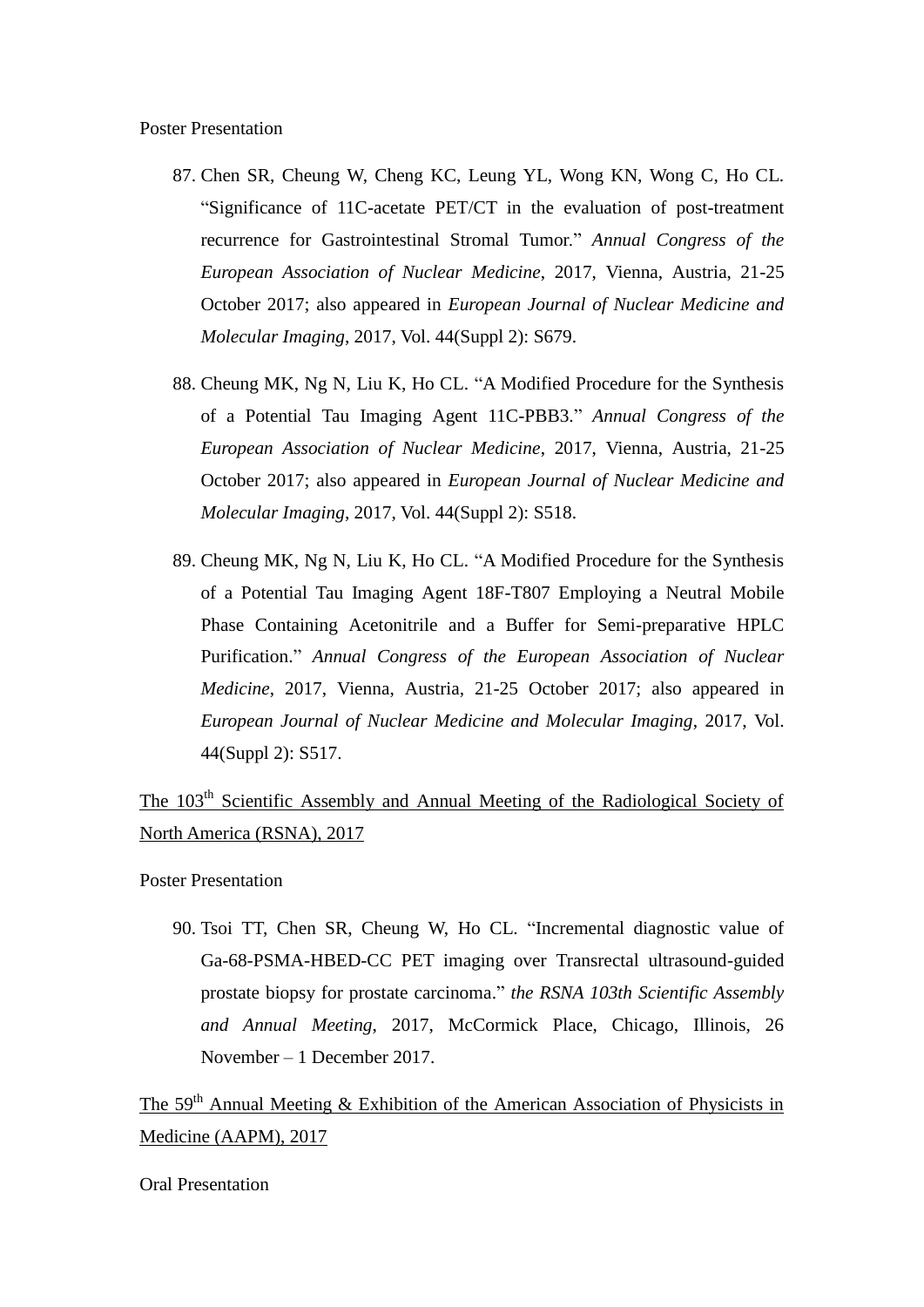91. Wong OL, Lo GG, Yuan J, Chung W, Ho B. "The Anatomical Distribution of the Intravoxel Incoherent Motion Parameterics in Healthy Human Liver." *the 59th AAPM Annual Meeting & Exhibition*, 2017, Denver, CO, 30 July – 3 August 2017.

Poster Presentation

- 92. Choi HHF, Ho YW, Law MYY, Wu PM, Cheung KY, Yu SK. "Quantification of the Increase in Risk of Pneumonitis and Ischemic Heart Disease Among Left Breast Cancer Patients Due to Megavoltage Imaging Beam in TomoTherapy." *the 59th AAPM Annual Meeting & Exhibition*, 2017, Denver, CO, 30 July – 3 August 2017.
- 93. Ding Y, Yuan J, Cheung K, Yu S. "Can MR Image Acquisition with Stereotactic Head Frame Improve Image Fusion Consistency in SRS Treatment Planning?" *the 59th AAPM Annual Meeting & Exhibition*, 2017, Denver, CO, 30 July – 3 August 2017.
- 94. Yang B, Geng H, Cheung C, Ding Y, Kong C, Lam W, Cheung K, Yu S. "Feasibility of using octavius 4D phantom in dose rate versus gantry speed test for rapidarc commissioning." *the 59th AAPM Annual Meeting & Exhibition*, 2017, Denver, CO, 30 July – 3 August 2017.
- 95. Yang B, Geng H, Chiu T, Lam W, Wong W, Cheung K, Yu S. "KV X-ray spectrum estimation from transmission measurements using quadratic programming." *the 59th AAPM Annual Meeting & Exhibition*, 2017, Denver, CO, 30 July – 3 August 2017.
- 96. Yang B, Wong W, Geng H, Lam W, Cheung K, Yu S. "Constancy Check of Longitudinal Beam Profile for Helical Tomotherapy Using ArcCHECK." *the 59th AAPM Annual Meeting & Exhibition*, 2017, Denver, CO, 30 July – 3 August 2017.

The 59<sup>th</sup> Annual Meeting of the American Society for Radiation Oncology (ASTRO), 2017

Poster Presentation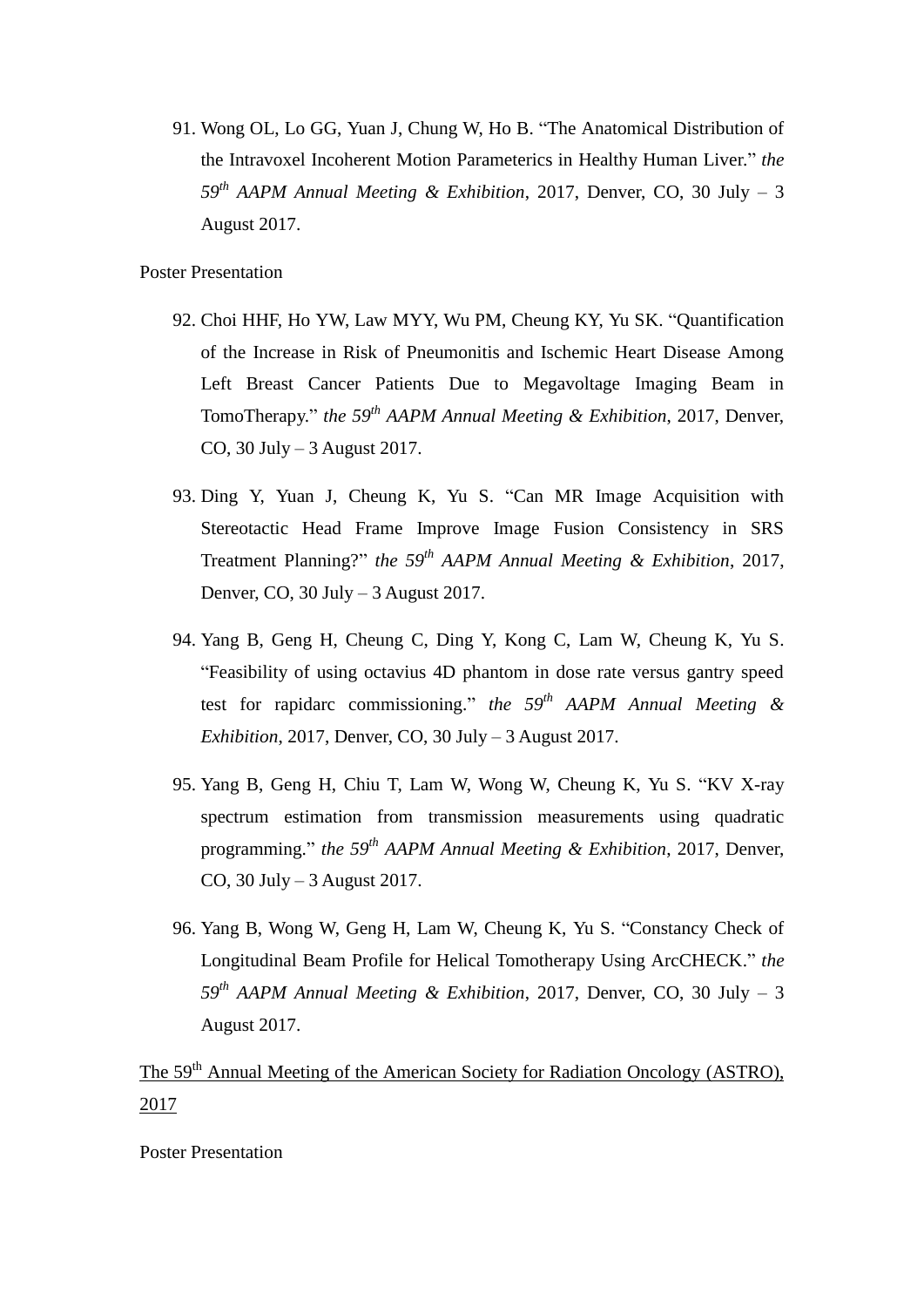- 97. Cheng KF, Fok PH, Chiu G, Mui WL. "Position Accuracy of Using Patient Positioning and Transfer System With Head and Neck Immobilization." *the 59th ASTRO Annual Meeting*, 2017, San Diego, CA, 24 – 27 September 2017; also appeared in *International Journal of Radiation Oncology\*Biology\*Physics*, 2017, Vol. 99(2S): E647.
- 98. Chiu TL, Yang B, Geng H, Lam WW, Kong CW, Cheung KY, Yu SK. "Transit Dose Measurement of a HDR Afterloading Brachytherapy Source by a Fluorescent Screen Based QA System." *the 59th ASTRO Annual Meeting*, 2017, San Diego, CA, 24 – 27 September 2017; also appeared in *International Journal of Radiation Oncology\*Biology\*Physics*, 2017, Vol. 99(2S): E648-E649.
- 99. Kong CW, Geng H, Ho YW, Lam WW, Wong WKR, Lee TY, Lee MHC, Cheung KY, Yu SK. "The Effect of Lead Heterogeneity on the Commercial Electron Monte Carlo Dose Calculation for High Energy Electron Beam." *the 59th ASTRO Annual Meeting*, 2017, San Diego, CA, 24 – 27 September 2017; also appeared in *International Journal of Radiation Oncology\*Biology\*Physics*, 2017, Vol. 99(2S): E679-E680.
- 100. Lee WM, Wong MS, Cheung CW, Law WK, Lee WY, Yu SK, Chiu G. "An Analysis of Actual Occupancy Versus Routine Schedule of a Linear Accelerator in a Radiation Therapy Department." *the 59th ASTRO Annual Meeting*, 2017, San Diego, CA, 24 – 27 September 2017; also appeared in *International Journal of Radiation Oncology\*Biology\*Physics*, 2017, Vol. 99(2S): E404.
- 101. Li CH, Fung WK, Chiu G. "Investigation of organ-at-risk contouring accuracy for MR-only radiotherapy in cranial region." *the 59th ASTRO Annual Meeting*, 2017, San Diego, CA, 24 – 27 September 2017; also appeared in *International Journal of Radiation Oncology\*Biology\*Physics*, 2017, Vol. 99(2S): S174-S175.
- 102. Man SY, Fung WWK, Chiu G, Wong O, Luk WP, Fung LH. "The Optimization of Isotropic 3D TSE (SPACE) MR Sequence for Daily Verification Imaging in Radiation Therapy of the Pelvis." *the 59th ASTRO*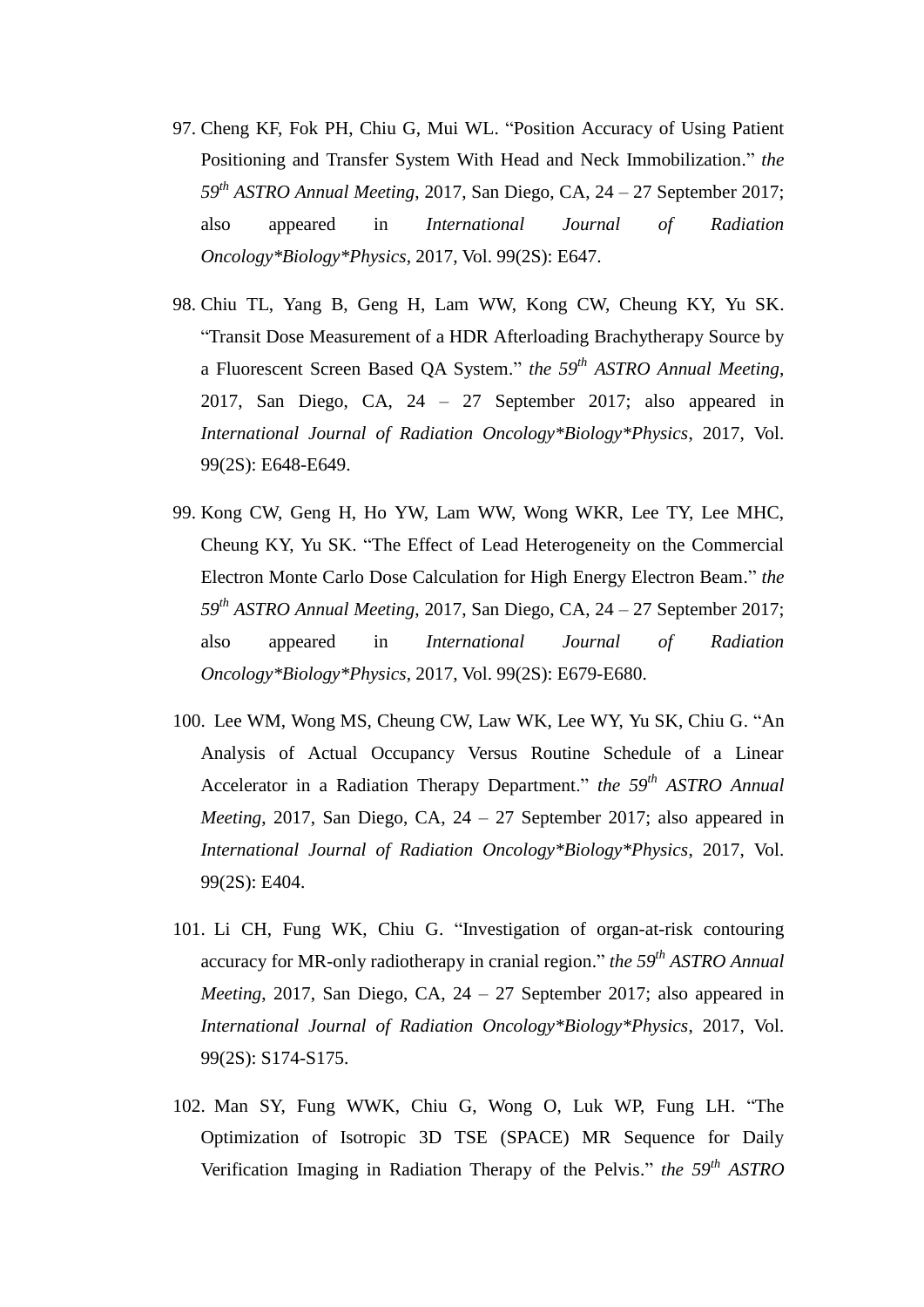*Annual Meeting*, 2017, San Diego, CA, 24 – 27 September 2017; also appeared in *International Journal of Radiation Oncology\*Biology\*Physics*, 2017, Vol. 99(2S): E695.

International Society for Experimental Hematology 46th Annual Scientific Meeting, 2017

Poster Presentation

103. Cher CY, Ng NKL, Lam SSY, He BL, Ying D, Chung BHY, Au CH, Chan TL, Ma ESK, Liang RHS, Kwong YL, Leung AYH. "Whole exome sequencing identified candidate gene mutations in a pedigree of familial myeloproliferative neoplasm." *International Society for Experimental Hematology 46th Annual Scientific Meeting*, Frankfurt, Germany, 24 – 27 August 2017; also appeared in *Experimental Hematology*, 2017, Vol. 53: S116.

European Society for Medical Oncology 2017 Congress

Poster Presentation

104. Kwong A, Shin VY, Au CH, Ho CYS, Chan TL, Ma ESK. "Identification of germline mutation by 30-gene sequencing and clinical characteristic of Chinese with hereditary breast cancer." *European Society for Medical Oncology 2017 Congress*, Madrid, Spain, 8 – 12 September 2017; also appeared in *Annals of Oncology*, 2017, Vol. 28(Suppl. 5): 40-41.

### European Society of Cardiology Congress, 2017

105. Goh V, Cheng TKC, Kwan BWY, Wong AHC, Leung HHM. "7 years' experience of shockwave therapy as an alternative coronary artery disease treatment modality." *European Society of Cardiology Congress 2017*, Barcelona, Spain, 26 – 30 August 2017; also appeared in *European Heart Journal*, 2017, Vol. 38(Suppl\_1): ehx502.P1802.

The 69<sup>th</sup> American Association for Clinical Chemistry (AACC) Annual Scientific Meeting, 2017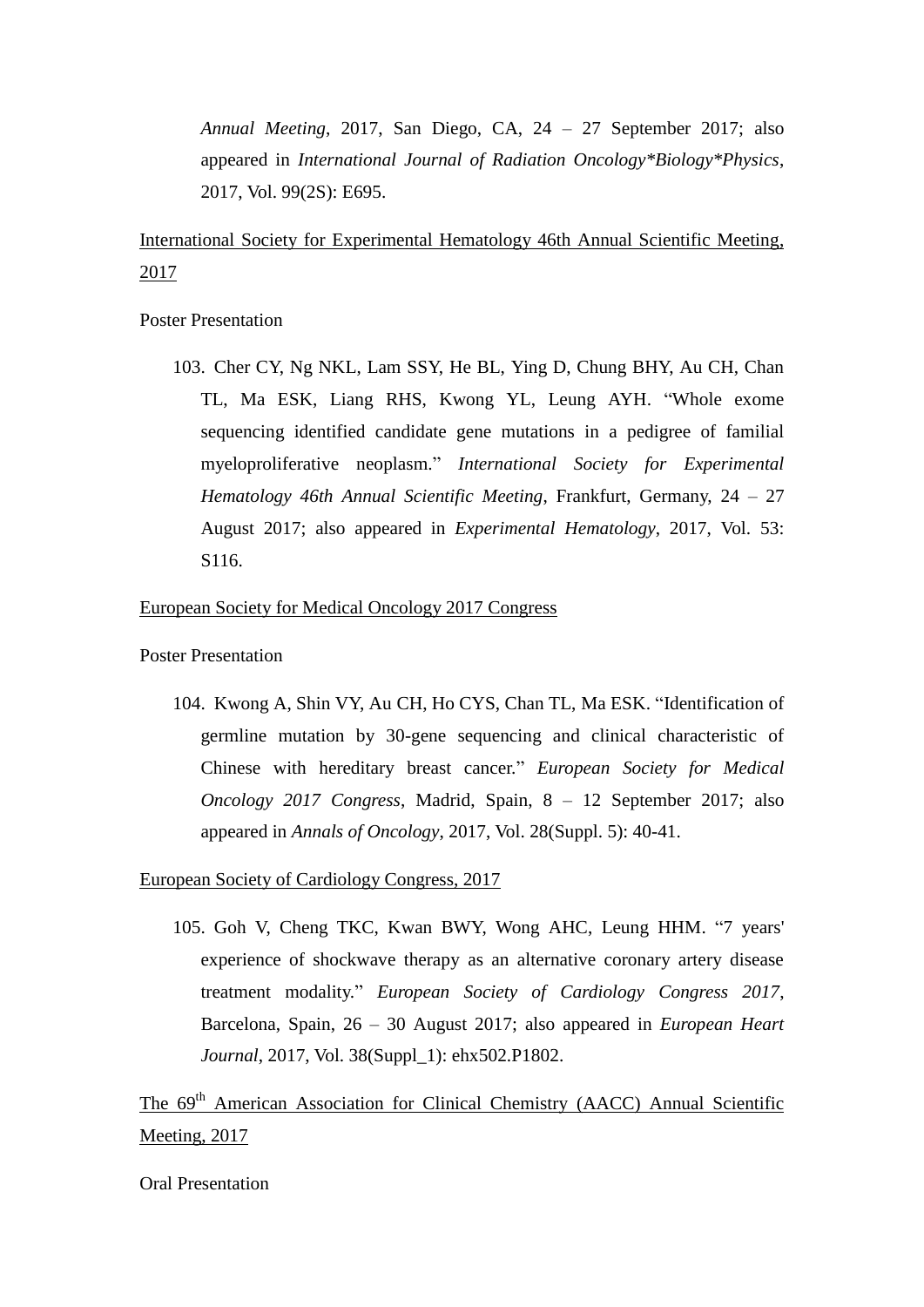106. Lo VMH. "Sigma Value - A Performance Indicator and Quality Improvement Tool." *the 69th AACC Annual Scientific Meeting*, San Diego, CA, 30 July – 3 August 2017.

Poster Presentation

- 107. Lo VMH. "Glucose-6-Phosphate Dehydrogenase Activity Deficiency A Critical Indicator for Appropriate Interpretation of 'Normal' Haemoglobin A1c Result." *the 69th AACC Annual Scientific Meeting*, San Diego, CA, 30 July – 3 August 2017; also appeared in *Clinical Chemistry*, 2017, Vol. 64: S78.
- 108. Lo VMH. "Point of Care Testing (POCT) Five Years Performance Review Evidenced Connectivity is Essential for the Establishment and Appraisal of an Effective Quality Management (QM) System for the Best of Patient Care." *the 69th AACC Annual Scientific Meeting*, San Diego, CA, 30 July – 3 August 2017; also appeared in *Clinical Chemistry*, 2017, Vol. 64: S259.
- 109. Lo VMH. "Sigma metric Quality Framework Analyte Performance Indicator and Quality Improvement Tool." *the 69th AACC Annual Scientific Meeting*, San Diego, CA, 30 July – 3 August 2017; also appeared in *Clinical Chemistry*, 2017, Vol. 64: S218.

### HKSH Symposium on Advances in Cancer Management, 2017

110. Yang B. "Evaluation of CyberKnife in real-time target tracking during treatment delivery." *HKSH Symposium on Advances in Cancer Management: Confidence in Motion – CyberKnife SBRT*, 2017, Hong Kong, 13 August 2017.

### Radiology 2017, Macau Association of Radiological Technologists

111. Law MYY. "Accidents in Radiotherapy." *Macau Association of Radiological Technologists Radiology*, 2017

Chinese Society of Imaging Technology Annual Meeting, 2017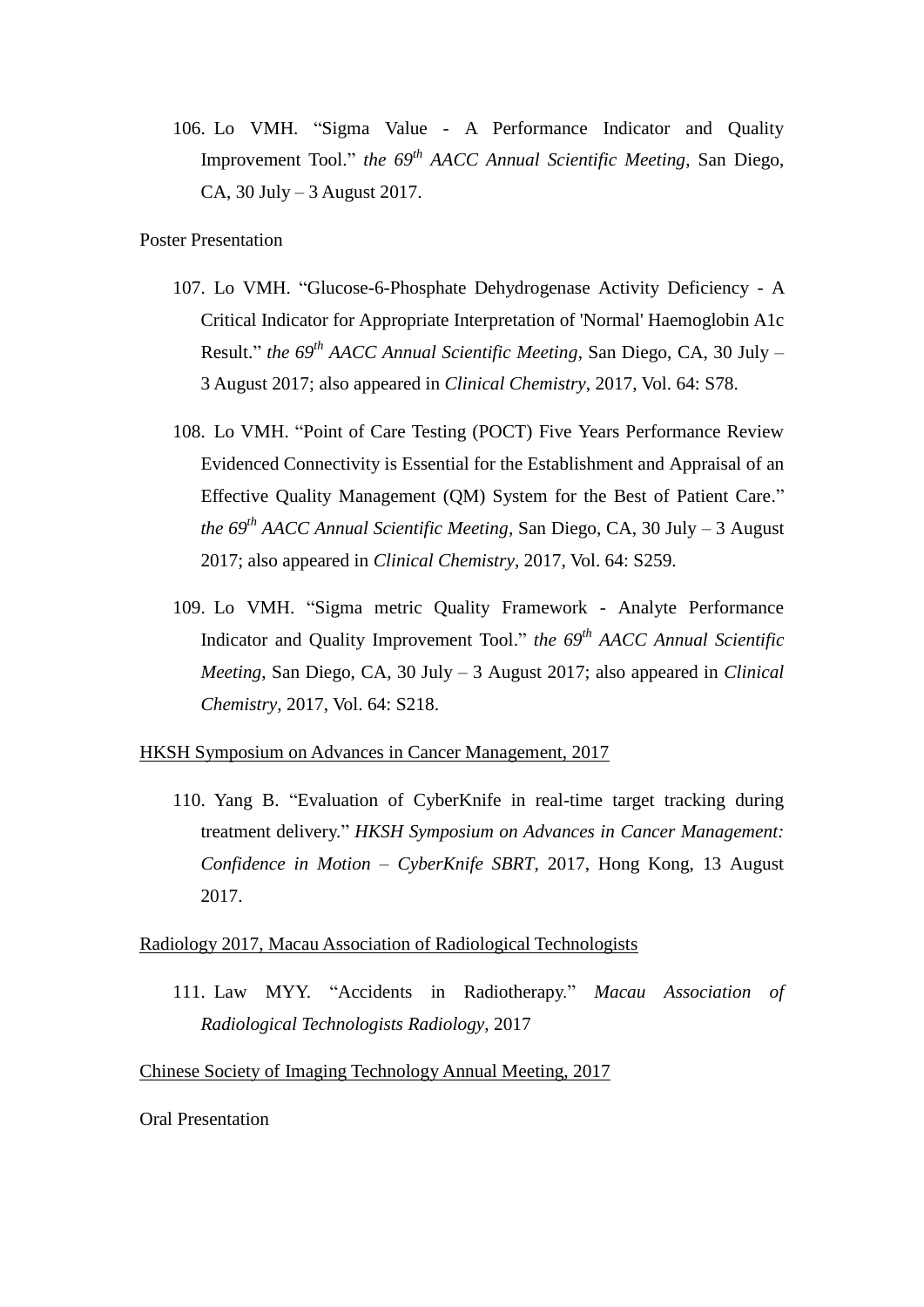112. Law MYY. "Surviving the Future in the Aftermath of Radiological Technology Development." *Chinese Society of Imaging Technology Annual Meeting*, Tianjin, China, 28 – 30 September 2017.

IAEA Technical Meeting on Strengthening of Safety Culture in Radiotherapy through the Use of Incident Learning System, 2017

Oral Presentation

113. Law MYY. "Components of a strong safety culture in medicine, the ISRRT effort." *IAEA Technical Meeting on Strengthening of Safety Culture in Radiotherapy through the Use of Incident Learning System*, Vienna, Austria, 10 – 13 October 2017.

The  $17<sup>th</sup>$  Annual Meeting and 2017 TAMRT International Forum, 2017

Oral Presentation

114. Law MYY. "Role evolution and specialties in radiography and radiation therapy in Hong Kong." t*he 17th Annual Meeting and 2017 TAMRT International Forum*, Kaohsiung, Taiwan, 4 November 2017.

The First International Symposium on Advances in Radiation Oncology, 2017

Oral Presentation

115. Law MYY. "Training of Therapists in Hong Kong and Opportunities for PRC trainees." *The First International Symposium on Advances in Radiation Oncology*, Shenzhen, China, 2 – 3 December 2017.

### Ovarian Club X and CoGEN in Asia, 2017

Poster Presentation

116. Au CH, Ho DN, Lau J, Wong EYL, Lam STS, Chan TL, Ma ESK. "Nanopore ultra-long read sequencing enables rapid development of patient-specific genetic marker for pre-implantation diagnosis of ectrodactyly." *Ovarian Club X and CoGEN in Asia*, Hong Kong, 16 – 17 December 2017.